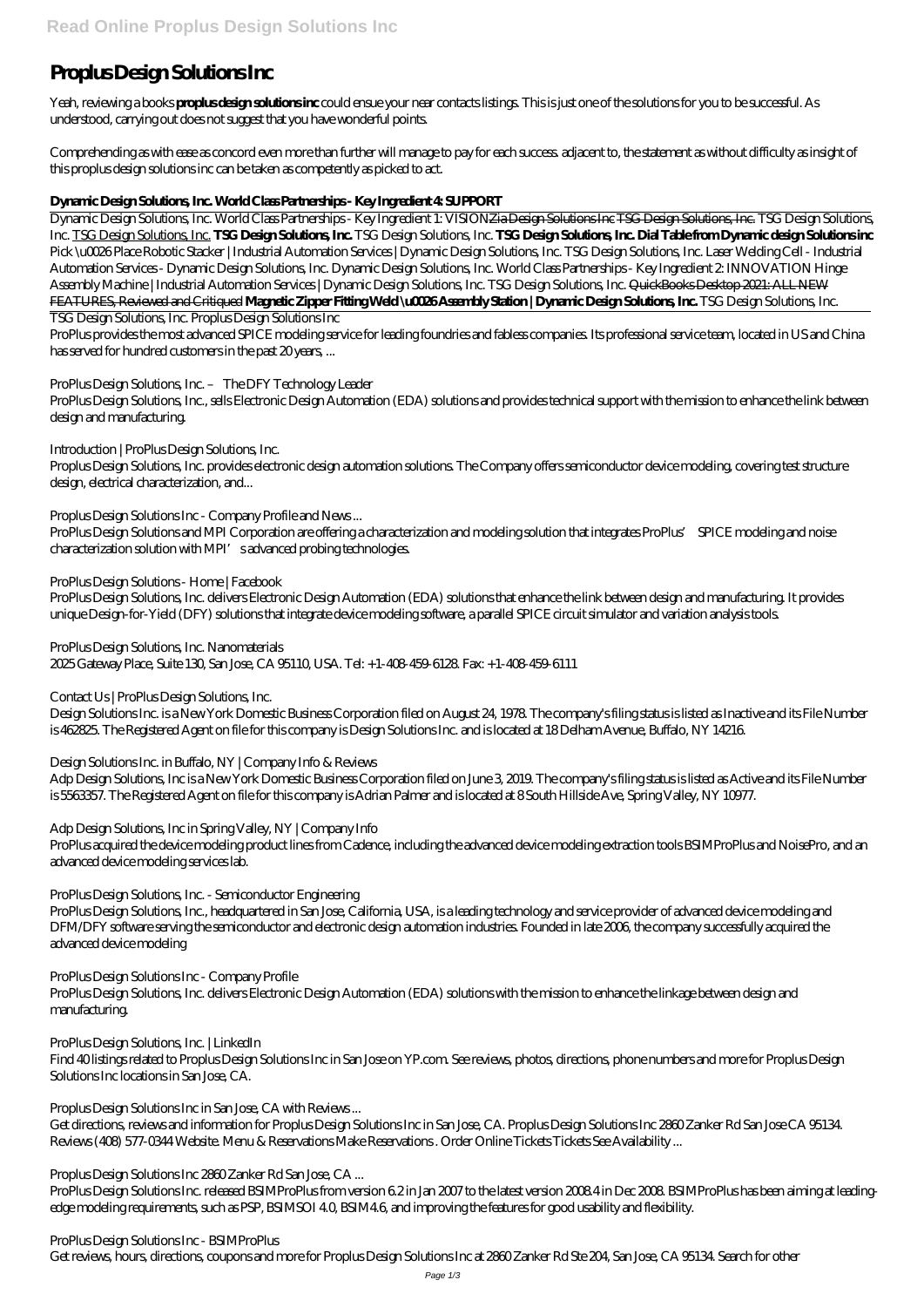## Semiconductor Devices in San Jose on The Real Yellow Pages®.

Proplus Design Solutions Inc 2860 Zanker Rd Ste 204, San ... NYC Print and Design, Whitestone, New York. 475 likes. Our company offers graphic design, printing, website development, social media marketing and more...

#### NYC Print and Design - Home | Facebook

About EMCom Inc. Through three decades of electronic and electro-mechanical manufacturing, EMCom has built lasting relationships with our customers through flexible design solutions and aggressive delivery schedules, while maintaining our excellent quality standards.

## EMCom Inc. - Flexible Design. Efficient Delivery ...

Custom Design Solutions, Inc. is a firm specializing in electronics design and development that works closely with various companies, becoming a valued extension of their organization. We design, develop, and prototype a wide range of products and subassemblies for scientific, military, and commercial industries. Our Goal

Compact Models for Integrated Circuit Design: Conventional Transistors and Beyond provides a modern treatise on compact models for circuit computer-aided design (CAD). Written by an author with more than 25 years of industry experience in semiconductor processes, devices, and circuit CAD, and more than 10 years of academic experience in teaching compact modeling courses, this first-of-its-kind book on compact SPICE models for very-large-scale-integrated (VLSI) chip design offers a balanced presentation of compact modeling crucial for addressing current modeling challenges and understanding new models for emerging devices. Starting from basic semiconductor physics and covering state-of-the-art device regimes from conventional micron to nanometer, this text: Presents industry standard models for bipolar-junction transistors (BJTs), metal-oxide-semiconductor (MOS) field-effect-transistors (FETs), FinFETs, and tunnel fieldeffect transistors (TFETs), along with statistical MOS models Discusses the major issue of process variability, which severely impacts device and circuit performance in advanced technologies and requires statistical compact models Promotes further research of the evolution and development of compact models for VLSI circuit design and analysis Supplies fundamental and practical knowledge necessary for efficient integrated circuit (IC) design using nanoscale devices Includes exercise problems at the end of each chapter and extensive references at the end of the book Compact Models for Integrated Circuit Design: Conventional Transistors and Beyond is intended for senior undergraduate and graduate courses in electrical and electronics engineering as well as for researchers and practitioners working in the area of electron devices. However, even those unfamiliar with semiconductor physics gain a solid grasp of compact modeling concepts from this book.

PCMag.com is a leading authority on technology, delivering Labs-based, independent reviews of the latest products and services. Our expert industry analysis and practical solutions help you make better buying decisions and get more from technology.

Statistical circuit simulation exhibits increasing importance for circuit designs under process variations. In particular, high sigma analysis is needed to optimize highly-duplicated standard cells, where an extremely rare circuit failure event could lead to catastrophe of the entire chip. Conventional importance sampling (IS) approaches perform high sigma analysis efficiently at low dimensionality, but perform poorly either when there are a larger number of process variation variables, or when the failing samples are distributed in multiple regions. In this dissertation, a series of high sigma analysis approaches have been proposed. First, a high dimensional importance sampling (HDIS) is presented to mitigate the dimensionality problem in traditional IS. A maximum entropy (MAXENT) based approaches is proposed to model the distribution of circuit performance under process variation. MAXENT models the distribution in overall, but does not specifically model the tail. To fix this issue, a piecewise distribution model (PDM) is proposed to consider the distribution as multiple segments and model each segment using MAXENT, hence improve high accuracy in the high sigma tail. Moreover, two machine learning assisted approaches are proposed for high sigma analysis. The rare-event microscope (REscope) trains classifier(s) to filter out the majority of the unlikely-to-fail samples and surgically look into those likely-tofail ones, whose distribution is analytically modeled as a generalized pareto distribution to estimate failure probability. Finally, hyperspherical clustering and sampling (HSCS) algorithm is proposed to cluster failing samples and to perform importance sampling around those clusters to cover all failure regions. Experiment results demonstrate that the proposed approaches are 2-3 orders faster than Monte Carlo, and more accurate than both academia solutions such as IS, Markov Chain Monte Carlo, and industrial solutions such as mixture IS used by ProPlus Design Automation, Inc.

PCMag.com is a leading authority on technology, delivering Labs-based, independent reviews of the latest products and services. Our expert industry analysis and practical solutions help you make better buying decisions and get more from technology.

PCMag.com is a leading authority on technology, delivering Labs-based, independent reviews of the latest products and services. Our expert industry analysis and practical solutions help you make better buying decisions and get more from technology.

PCMag.com is a leading authority on technology, delivering Labs-based, independent reviews of the latest products and services. Our expert industry analysis and practical solutions help you make better buying decisions and get more from technology.

Every industry has its standard professional directory -- advertising has its Black Book, manufacturing its Thomas's Register -- except, that is, for architecture...and design...and construction. While there are dozens of smaller directories, each addressing a specific market niche, none speak to all three industries in a comprehensive way. And larger product directories, like Sweets, are advertising driven and therefore incomplete. Felder's Comprehensive is the first pan-industry guide of its kind, and it is many times more comprehensive than the nearest competitor. It is an annual desk reference, directory, and product source guide with more reference information than any other title currently available. It contains thousands of listings of time-sensitive and timeless reference information for anyone involved in the business or practice of architecture, design, design/build, construction, interior design, facility management, and real-estate development. For example, readers can find listings for more than 12,000 manufacturers of furnishings, fixtures, equipment, and materials listed alphabetically, and, most importantly, by product category. Felder's also lists design competitions, domestic and international trade shows, trade publications and other media, trade associations, professional organizations, and more. Most sections are indexed and cross-referenced for easy referral and identification. Felder's is the first truly comprehensive reference guide of its kind for the A/E/C marketplace and is certain to become the industry standard.